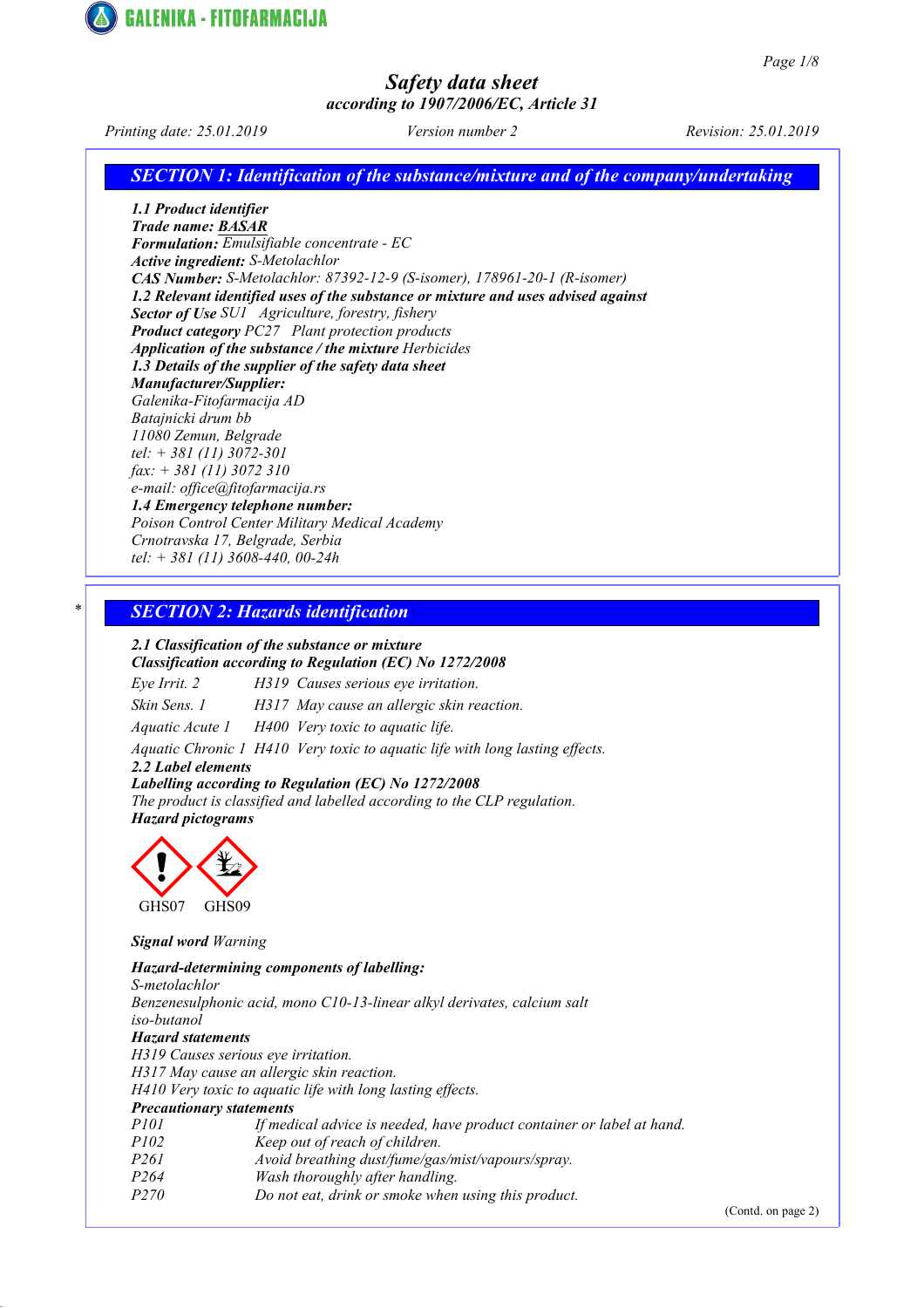

Page 2/8

## Safety data sheet according to 1907/2006/EC, Article 31

Printing date: 25.01.2019 Version number 2 Revision: 25.01.2019 Trade name: BASAR (Contd. of page 1) P272 Contaminated work clothing should not be allowed out of the workplace. P280 Wear protective gloves / eye protection / face protection. P302+P352 IF ON SKIN: Wash with plenty of water. P305+P351+P338 IF IN EYES: Rinse cautiously with water for several minutes. Remove contact lenses, if present and easy to do. Continue rinsing. P333+P313 If skin irritation or rash occurs: Get medical advice/attention. P337+P313 If eye irritation persists: Get medical advice/attention. P362 Take off contaminated clothing. P363 Wash contaminated clothing before reuse.<br>P391 Collect spillage. P391 Collect spillage.<br>P501 Dispose of cont Dispose of contents/container in accordance with local/regional/national/international regulations. Additional information: EUH401 To avoid risks to human health and the environment, comply with the instructions for use. Standard phrases for safety precautions SP 1 Do not contaminate water with the product or its container (Do not clean application equipment near surface water/Avoid contamination via drains from farmyards and roads). Safety precautions related to the environment (SPe): SPe 4 To protect aquatic organisms/non-target plants do not apply on impermeable surfaces such as asphalt, concrete, cobblestones, railway tracks and other situations with a high risk of run-off. 2.3 Other hazards Results of PBT and vPvB assessment **PBT:** Not applicable. vPvB: Not applicable.

### SECTION 3: Composition/information on ingredients

### 3.1 Chemical characterisation: Substance Not applicable. 3.2 Chemical characterisation: Mixtures

| <b>Dangerous components:</b>                            |                                                                                           |              |
|---------------------------------------------------------|-------------------------------------------------------------------------------------------|--------------|
| $CAS: 87392 - 12 - 9$                                   | S-metolachlor                                                                             | 86.5%        |
| Index number: 607-432-00-4                              | Aquatic Acute 1, H400; Aquatic Chronic 1, H410; Skin Sens. 1,<br>H317                     |              |
| CAS: 99734-09-5                                         | Ethoxylated polyarylphenol                                                                | $2.5 - 10\%$ |
|                                                         | Aquatic Chronic 3, H412                                                                   |              |
| EC number: 932-231-6                                    | Benzenesulphonic acid, mono C10-13-linear alkyl derivates,<br>calcium salt                | $< 3\%$      |
|                                                         | Eye Dam. 1, H318; Skin Irrit. 2, H315                                                     |              |
| $CAS: 78-83-1$                                          | iso-butanol                                                                               | $< 3\%$      |
| EINECS: 201-148-0<br>Index number: $603 - 108 - 00 - 1$ | Flam. Liq. 3, H226; Eye Dam. 1, H318; Skin Irrit. 2, H315; STOT<br>SE 3. H335-H336        |              |
| EC number: 918-811-1                                    | Solvent naphtha (petroleum), heavy arom.                                                  | $< 2.5\%$    |
|                                                         | Asp. Tox. 1, H304; Aquatic Chronic 2, H411; STOT SE 3, H336                               |              |
|                                                         | Additional information: For the wording of the listed hazard phrases refer to section 16. |              |

### SECTION 4: First aid measures

### 4.1 Description of first aid measures

General information:

Have the product container, label or Safety Data Sheet with you when calling a poison control center or physician.

(Contd. on page 3)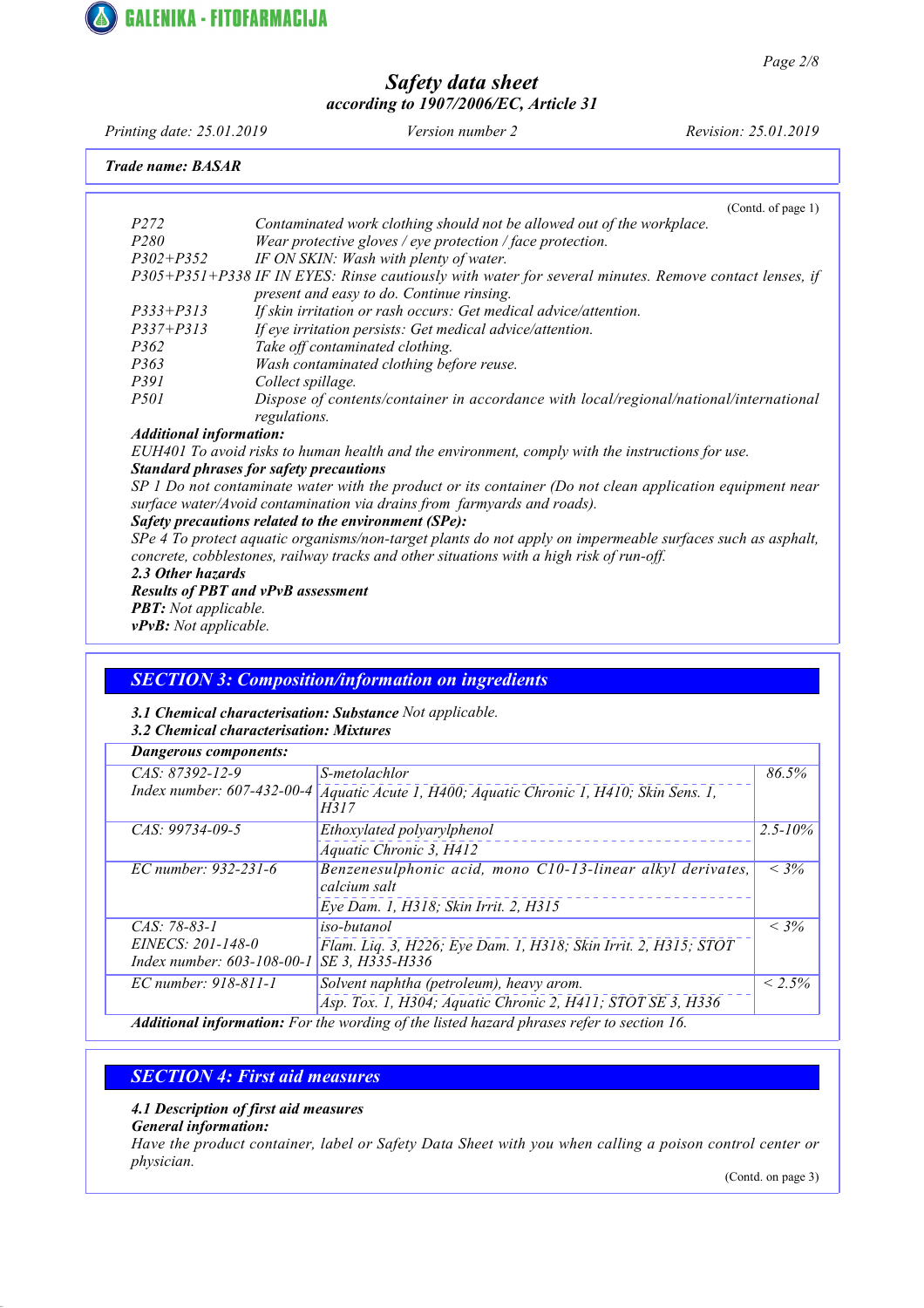Printing date: 25.01.2019 Version number 2 Revision: 25.01.2019

**GALENIKA - FITOFARMACIJA** 

Trade name: BASAR

(Contd. of page 2)

After inhalation: Call a doctor immediately. Supply fresh air. If breathing is difficult, administer artificial respiration. After skin contact: If skin irritation continues, consult a doctor. Immediately wash with water and soap and rinse thoroughly. After eye contact: Rinse opened eyes for several minutes under running water. After swallowing: Do not induce vomiting; call for medical help immediately. 4.2 Most important symptoms and effects, both acute and delayed No further relevant information available.

4.3 Indication of any immediate medical attention and special treatment needed

There is no specific antidote available. Treat symptomatically.

### **SECTION 5: Firefighting measures**

### 5.1 Extinguishing media

Suitable extinguishing agents:

CO2, powder or water spray. Fight larger fires with water spray or alcohol resistant foam.

For safety reasons unsuitable extinguishing agents:

Do not use a solid water stream as it may scatter and spread fire.

5.2 Special hazards arising from the substance or mixture

During heating or in case of fire poisonous gases are produced.

5.3 Advice for firefighters

Protective equipment: Wear fully protective suit and self-contained respiratory protective device. Additional information Cool endangered receptacles with water spray.

### SECTION 6: Accidental release measures

6.1 Personal precautions, protective equipment and emergency procedures

Keep away from ignition sources.

Wear protective equipment. Keep unprotected persons away.

Ensure adequate ventilation

### 6.2 Environmental precautions:

Do not allow product to reach sewage system or any water course. Inform respective authorities in case of seepage into water course or sewage system. Do not allow to enter sewers/ surface or ground water.

### 6.3 Methods and material for containment and cleaning up:

Absorb with liquid-binding material (sand, diatomite, acid binders, universal binders, sawdust). Ensure adequate ventilation.

#### 6.4 Reference to other sections

See Section 7 for information on safe handling.

See Section 8 for information on personal protection equipment.

See Section 13 for disposal information.

## **SECTION 7: Handling and storage**

7.1 Precautions for safe handling

Store in cool, dry place in tightly closed receptacles. Ensure good ventilation/exhaustion at the workplace.

Prevent formation of aerosols.

Information about fire - and explosion protection:

In case of fire do not breathe fumes.

Use personal protective equipment.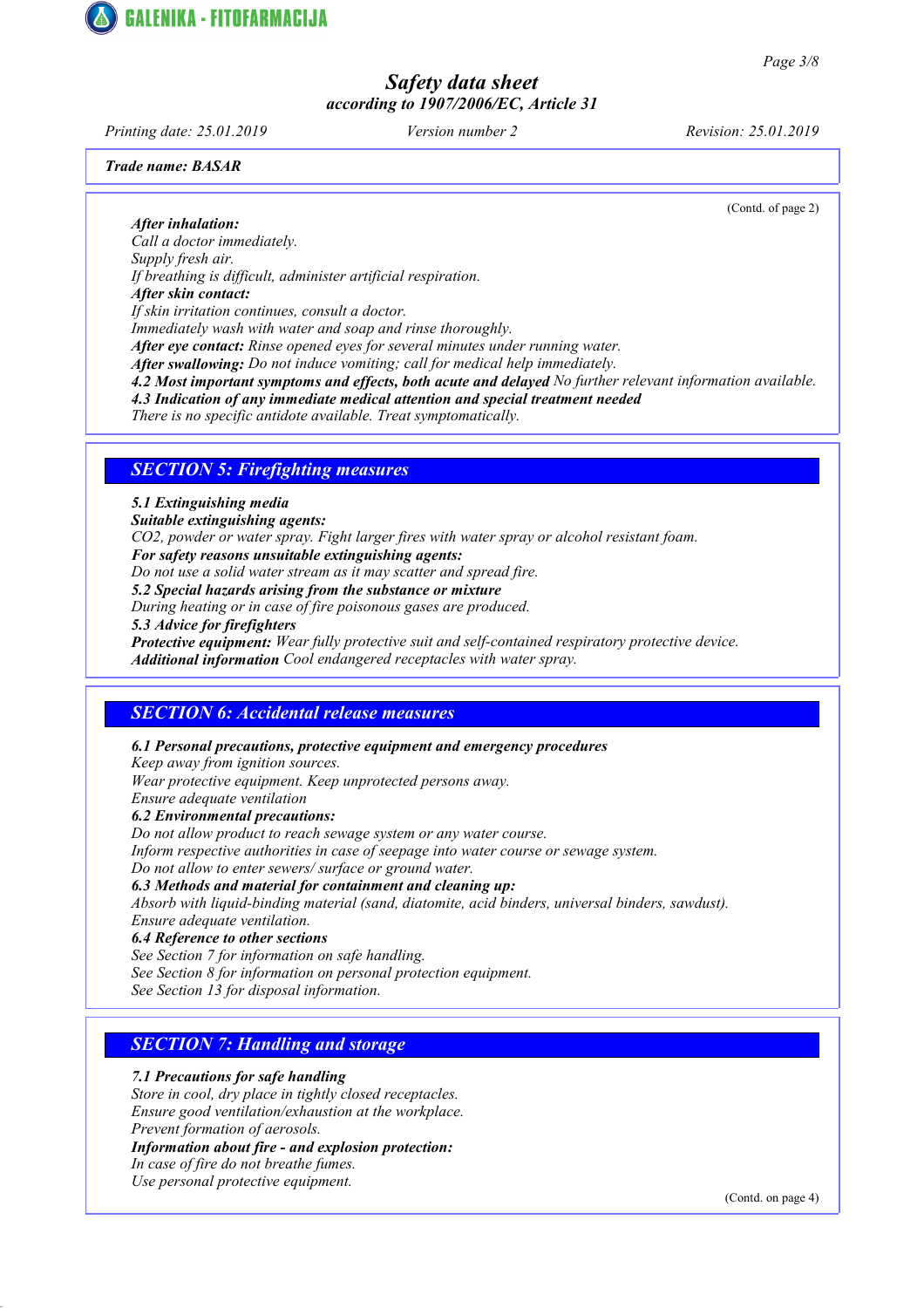Printing date: 25.01.2019 Version number 2 Revision: 25.01.2019

(Contd. of page 3)

Trade name: BASAR

7.2 Conditions for safe storage, including any incompatibilities

Storage: Store in a dry and cool place in original packaging.

Requirements to be met by storerooms and receptacles: No special requirements.

Information about storage in one common storage facility:

Store away from foodstuffs.

**GALENIKA - FITOFARMACIJA** 

Store in a dry place, away from direct sunlight, heat and incompatible materials.

Further information about storage conditions: None.

7.3 Specific end use(s) No further relevant information available.

## SECTION 8: Exposure controls/personal protection

Additional information about design of technical facilities: No further data; see item 7.

8.1 Control parameters

Ingredients with limit values that require monitoring at the workplace:

### CAS: 87392-12-9 S-metolachlor

 $10$  mg/m<sup>3</sup> (8 h TWA)

Additional information: The lists valid during the making were used as basis.

8.2 Exposure controls

Personal protective equipment:

General protective and hygienic measures:

Immediately remove all soiled and contaminated clothing.

Wash hands before breaks and at the end of work.

### Respiratory protection:

In case of brief exposure or low pollution use respiratory filter device. In case of intensive or longer exposure use self-contained respiratory protective device.

# Protection of hands:

Protective gloves (EN 374).



Protective gloves

## Material of gloves

The selection of the suitable gloves does not only depend on the material, but also on further marks of quality and varies from manufacturer to manufacturer. As the product is a preparation of several substances, the resistance of the glove material can not be calculated in advance and has therefore to be checked prior to the application.

### Penetration time of glove material

The exact break through time has to be found out by the manufacturer of the protective gloves and has to be observed.

Eye protection: Wear eye/face protection

**Body protection:** Use protective suit.

Environmental exposure controls No special precautions required.

## **SECTION 9: Physical and chemical properties**

9.1Information on basic physical and chemical properties General Information Appearance: Form: Liquid Colour: Yellow to brown Odour: Mild **Odour threshold:** Not determined.

(Contd. on page 5)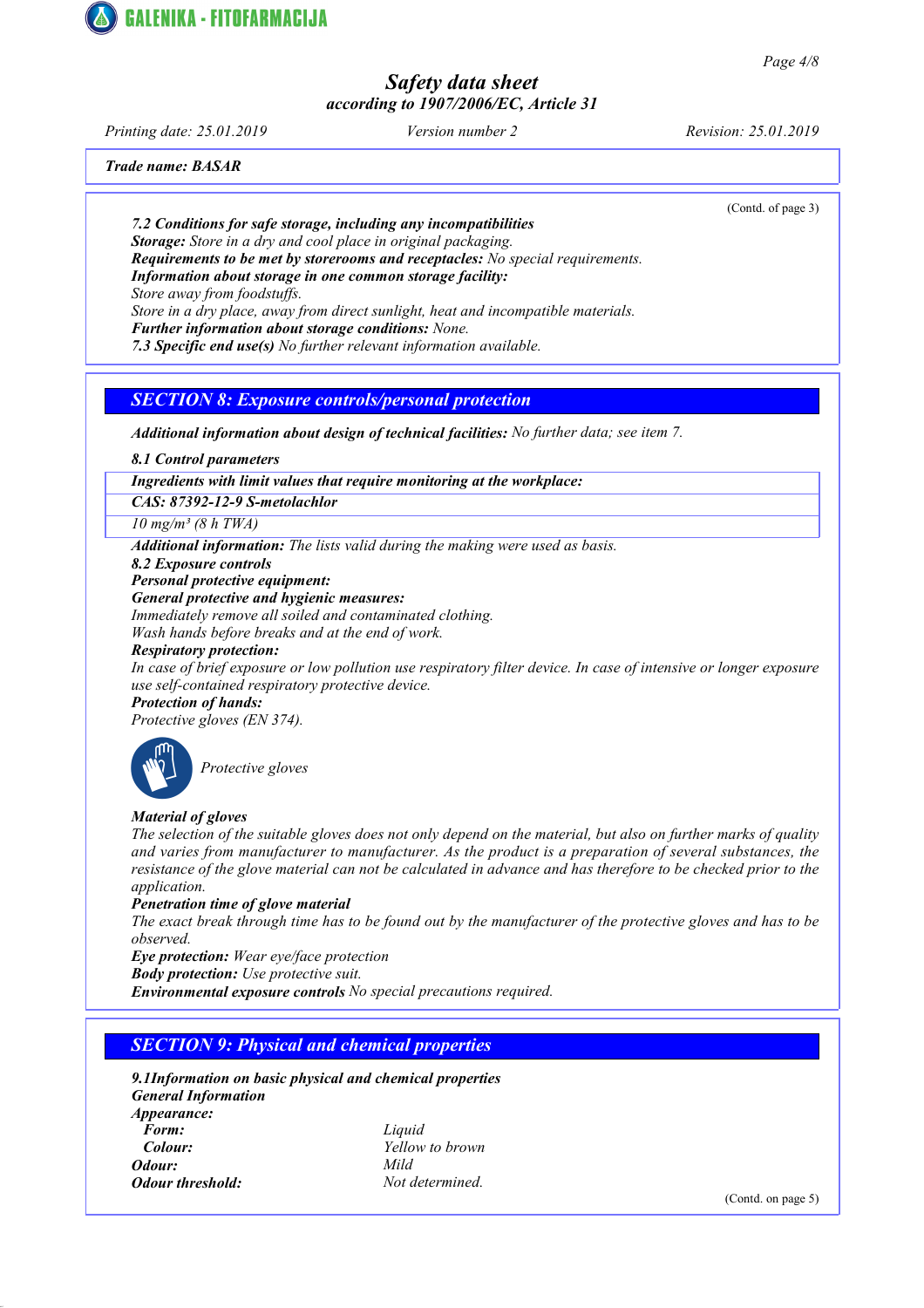

Printing date: 25.01.2019 Version number 2 Revision: 25.01.2019

Trade name: BASAR

|                                                   |                                               | (Contd. of page 4) |
|---------------------------------------------------|-----------------------------------------------|--------------------|
| $pH$ -value:                                      | $4 - 8$                                       |                    |
| Melting point/freezing point:                     | Not determined.                               |                    |
| Initial boiling point and boiling range: $334 °C$ |                                               |                    |
| <b>Flash point:</b>                               | > 80 °C                                       |                    |
| Flammability (solid, gas):                        | Product is not flammable.                     |                    |
| <b>Ignition temperature:</b>                      | Undetermined.                                 |                    |
| Decomposition temperature:                        | Not determined.                               |                    |
| <b>Auto-ignition temperature:</b>                 | Product is not selfigniting.                  |                    |
| <b>Explosive properties:</b>                      | Product does not present an explosion hazard. |                    |
| <b>Explosion limits:</b>                          | Data lacking.                                 |                    |
| Lower:                                            | Not determined.                               |                    |
| <b>Upper:</b>                                     | Not determined.                               |                    |
| <b>Oxidising properties</b>                       | Not applicable.                               |                    |
| Vapour pressure:                                  | Not determined.                               |                    |
| Density at $20^{\circ}$ C:                        | $1.11$ g/cm <sup>3</sup>                      |                    |
| <b>Relative density</b>                           | Not determined.                               |                    |
| <b>Vapour density</b>                             | Not determined.                               |                    |
| <b>Evaporation rate</b>                           | Not determined.                               |                    |
| Solubility in / Miscibility with                  |                                               |                    |
| water:                                            | Emulsifiable.                                 |                    |
| <b>Partition coefficient: n-octanol/water:</b>    | Not determined.                               |                    |
| <i>Viscosity:</i>                                 | Data lacking.                                 |                    |
| Dynamic:                                          | Not determined.                               |                    |
| Kinematic:                                        | Not determined.                               |                    |
| 9.2 Other information                             | No further relevant information available.    |                    |

### **SECTION 10: Stability and reactivity**

10.1 Reactivity Hazardous polymerisation does not occur.

10.2 Chemical stability Stable under normal handling and storage conditions.

Thermal decomposition / conditions to be avoided: No decomposition if used according to specifications.

10.3 Possibility of hazardous reactions No dangerous reactions known.

10.4 Conditions to avoid No further relevant information available.

10.5 Incompatible materials: Oxidizing materials.

10.6 Hazardous decomposition products: No dangerous decomposition products known.

## **SECTION 11: Toxicological information**

11.1 Information on toxicological effects

Acute toxicity Based on available data, the classification criteria are not met.

### CAS: 87392-12-9 S-metolachlor

Oral LD50 3267 mg/kg (Rat) Dermal  $LD50$  > 2000 mg/kg (Rabbit)

Inhalative  $|LC50/4 h| > 2.91$  mg/l (Rat)

Primary irritant effect:

Skin corrosion/irritation: Based on available data, the classification criteria are not met.

Serious eye damage/eye irritation:

Causes serious eye irritation. Respiratory or skin sensitisation:

May cause an allergic skin reaction.

Germ cell mutagenicity Based on available data, the classification criteria are not met.

(Contd. on page 6)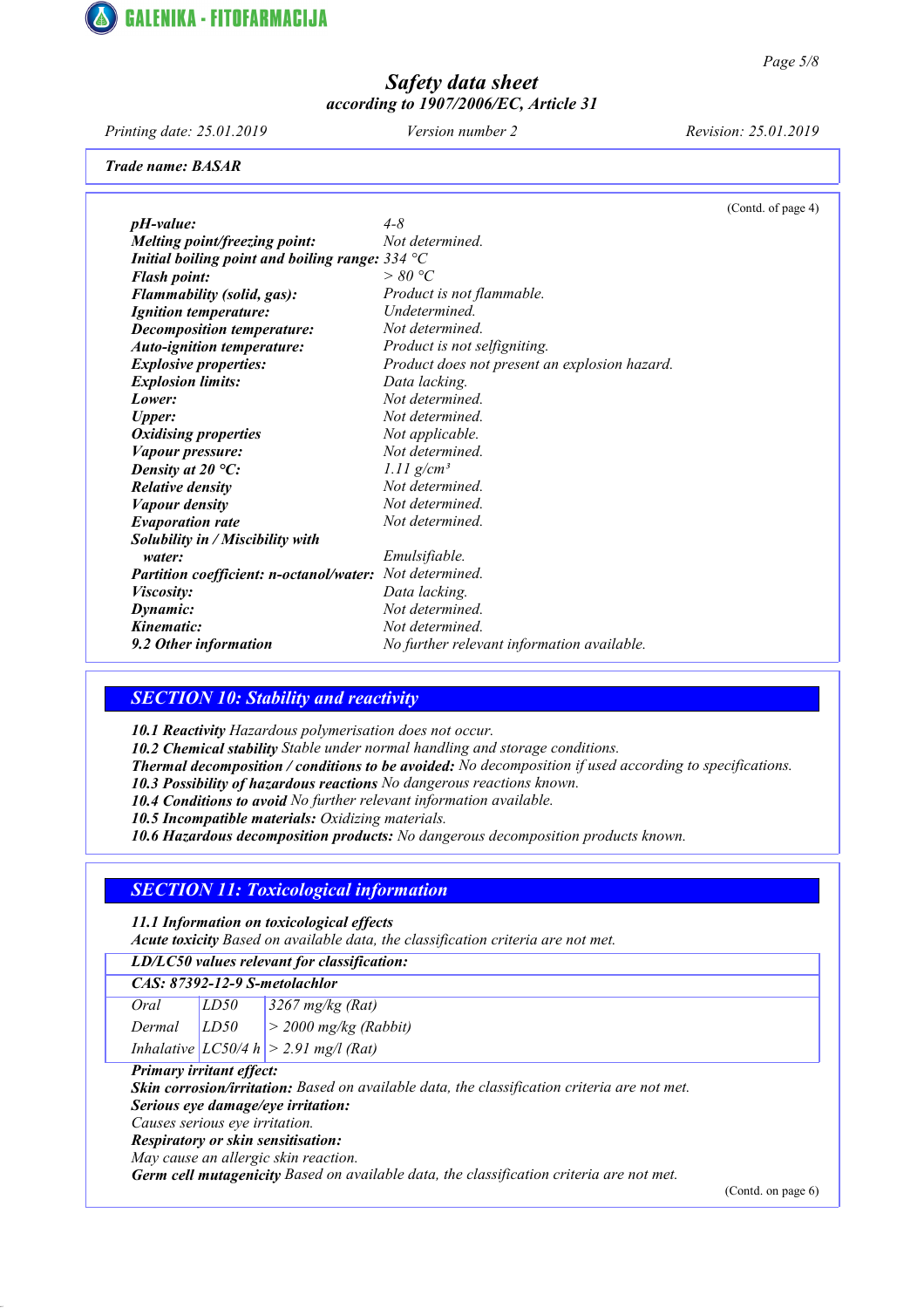

Page 6/8

## Safety data sheet according to 1907/2006/EC, Article 31

Printing date: 25.01.2019 Version number 2 Revision: 25.01.2019

Trade name: BASAR

(Contd. of page 5)

Carcinogenicity Based on available data, the classification criteria are not met. Reproductive toxicity Based on available data, the classification criteria are not met. STOT-single exposure Based on available data, the classification criteria are not met. STOT-repeated exposure Based on available data, the classification criteria are not met. Aspiration hazard Based on available data, the classification criteria are not met.

# SECTION 12: Ecological information

| 12.1 Toxicity |
|---------------|
|               |

Aquatic toxicity: CAS: 87392-12-9 S-metolachlor EC50 26 mg/l (Daphnia magna) 0.023 mg/l (Lemna gibba)  $EbC50$  0.008 mg/l (Alga)  $LC50$  | 1.23 mg/l (Fish) 12.2 Persistence and degradability S-metolachlor is not persistent in soil. DT50=12-46 days. S-metolachlor is not persistent in water. DT50=53-147 days. Behaviour in environmental systems: 12.3 Bioaccumulative potential S-Metolachlor does not bioaccumulate. 12.4 Mobility in soil S-metolachlor has medium mobility in soil. Ecotoxical effects: Remark: Very toxic for fish Additional ecological information: General notes: Water hazard class 2 (German Regulation) (Self-assessment): hazardous for water Do not allow product to reach ground water, water course or sewage system. Danger to drinking water if even small quantities leak into the ground. Also poisonous for fish and plankton in water bodies. Very toxic for aquatic organisms 12.5 Results of PBT and vPvB assessment **PBT:** Not applicable. vPvB: Not applicable. 12.6 Other adverse effects No further relevant information available.

## **SECTION 13: Disposal considerations**

### 13.1 Waste treatment methods

### Recommendation

Must not be disposed together with household garbage. Do not allow product to reach sewage system. Disposal must be made according to official local regulation.

## Uncleaned packaging:

Recommendation:

Empty containers rinse with water at least three times and empty the tank sprayers and washings remains use in application.

Never use empty containers for other purposes. Unused containers and waste packaging deliver over to an authorized center for collection of hazardous waste.

Disposal must be made according to national official regulations.

(Contd. on page 7)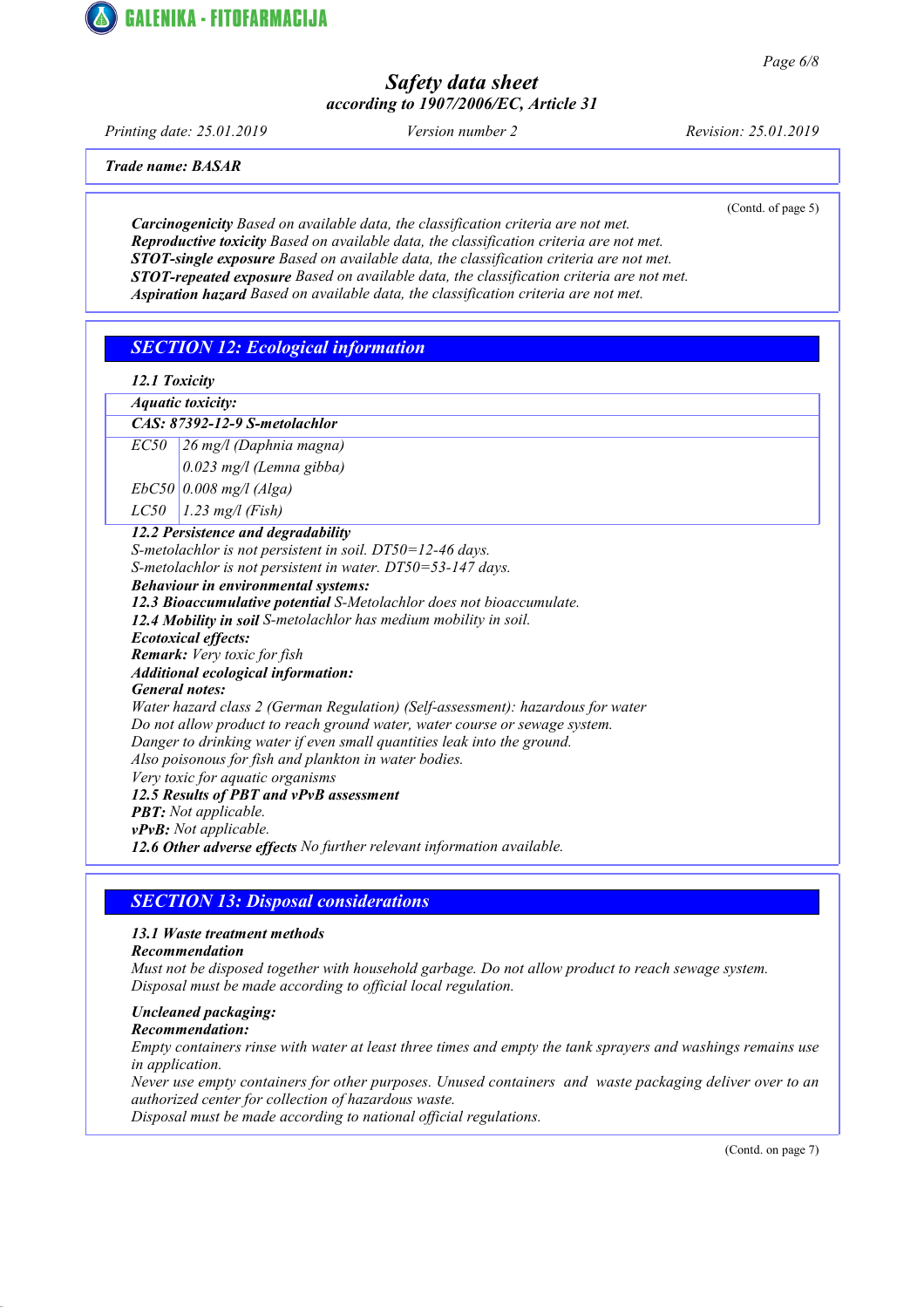

Page 7/8

## Safety data sheet according to 1907/2006/EC, Article 31

Printing date: 25.01.2019 Version number 2 Revision: 25.01.2019

Trade name: BASAR

|                                                         | (Contd. of page 6)                                                          |  |
|---------------------------------------------------------|-----------------------------------------------------------------------------|--|
| <b>SECTION 14: Transport information</b>                |                                                                             |  |
|                                                         |                                                                             |  |
| 14.1 UN-Number<br>ADR/RID/ADN, IMDG, IATA               | UN3082                                                                      |  |
| 14.2 UN proper shipping name<br>ADR/RID/ADN, IMDG, IATA | 3082 ENVIRONMENTALLY HAZARDOUS SUBSTANCE,<br>LIQUID, N.O.S. (s-metolachlor) |  |
| 14.3 Transport hazard class(es)                         |                                                                             |  |
| <b>ADR/RID/ADN, IMDG</b>                                |                                                                             |  |
|                                                         |                                                                             |  |
| <b>Class</b><br>Label                                   | 9 Miscellaneous dangerous substances and articles.<br>9                     |  |
| IATA                                                    |                                                                             |  |
|                                                         |                                                                             |  |
| <b>Class</b>                                            | 9 Miscellaneous dangerous substances and articles.                          |  |
| Label                                                   | 9                                                                           |  |
| 14.4 Packing group                                      |                                                                             |  |
| ADR/RID/ADN, IMDG, IATA                                 | Ш                                                                           |  |
| <b>14.5 Environmental hazards:</b>                      | Product contains environmentally hazardous substances: S-<br>metolachlor    |  |
| <b>Special marking (IATA):</b>                          | Symbol (fish and tree)                                                      |  |
| 14.6 Special precautions for user                       | Warning: Miscellaneous dangerous substances and articles.                   |  |
| 14.7 Transport in bulk according to Annex II of         |                                                                             |  |
| <b>MARPOL73/78 and the IBC Code</b>                     | Not applicable.                                                             |  |
| <b>UN</b> "Model Regulation":                           | UN 3082 ENVIRONMENTALLY HAZARDOUS<br>SUBSTANCE, LIQUID, N.O.S., 9, III      |  |

## SECTION 15: Regulatory information

15.1 Safety, health and environmental regulations/legislation specific for the substance or mixture Regulation (EC) No 1272/2008 on classification, labelling and packaging of substances and mixtures. Regulation (EC) No 1907/2006 concerning the Registration, Evaluation, Authorisation and Restriction of Chemicals (REACH).

REGULATION (EC) No 1907/2006 ANNEX XVII Conditions of restriction: 3 15.2 Chemical safety assessment: A Chemical Safety Assessment has not been carried out.

# **SECTION 16: Other information**

This information is based on our present knowledge. However, this shall not constitute a guarantee for any specific product features and shall not establish a legally valid contractual relationship.

### Hazard phrases:

H226 Flammable liquid and vapour. H304 May be fatal if swallowed and enters airways. H315 Causes skin irritation. H317 May cause an allergic skin reaction.

(Contd. on page 8)